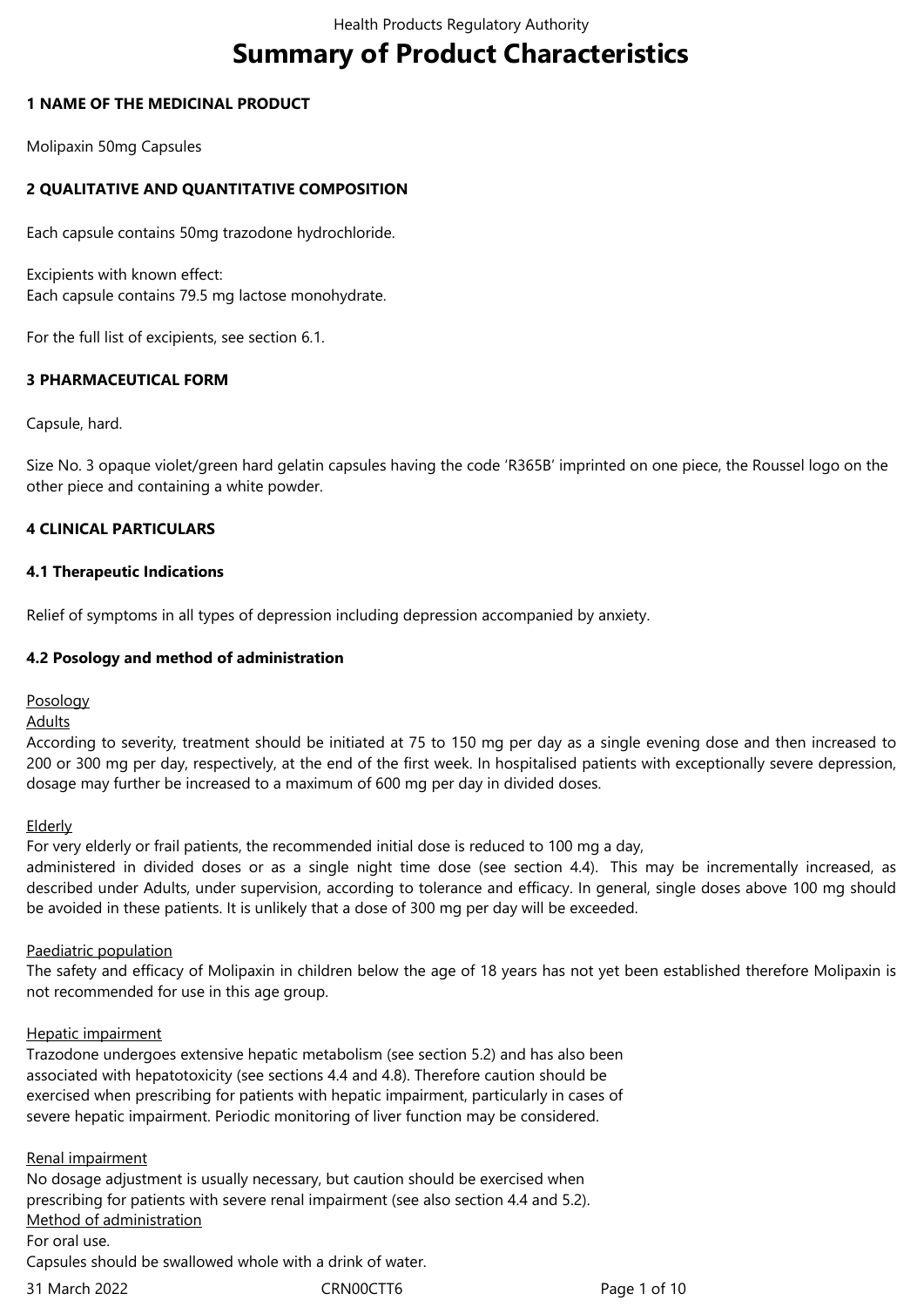A decrease of the side-effects (increase of the resorption and decrease of the peak plasma concentration) can be reached by taking trazodone hydrochloride after a meal.

# **4.3 Contraindications**

Hypersensitivity to the active substance or to any of the excipients listed in section 6.1. Alcohol intoxication and intoxication with hypnotics. Acute myocardial infarction.

## **4.4 Special warnings and precautions for use**

## Suicide/suicidal thoughts or clinical worsening

Depression is associated with an increased risk of suicidal thoughts, self harm and suicide (suicide-related events). This risk persists until significant remission occurs. As improvement may not occur during the first few weeks or more of treatment, patients should be closely monitored until such improvement occurs. It is general clinical experience that the risk of suicide may increase in the early stages of recovery.

Other psychiatric conditions for which Molipaxin is prescribed can also be associated with an increased risk of suicide-related events. In addition, these conditions may be co-morbid with major depressive disorder. The same precautions observed when treating patients with major depressive disorder should therefore be observed when treating patients with other psychiatric disorders.

Patients with a history of suicide-related events, or those exhibiting a significant degree of suicidal ideation prior to commencement of treatment are known to be at greater risk of suicidal thoughts or suicide attempts, and should receive careful monitoring during treatment. A meta-analysis of placebo-controlled clinical trials of antidepressant drugs in adult patients with psychiatric disorders showed an increased risk of suicidal behaviour with antidepressants compared to placebo in patients less than 25 years old.

Close supervision of patients and in particular those at high risk should accompany drug therapy especially in early treatment and following dose changes. Patients (and caregivers of patients) should be alerted about the need to monitor for any clinical worsening, suicidal behaviour or thoughts and unusual changes in behaviour and to seek medical advice immediately if these symptoms present.

To minimise the potential risk of suicide attempts, particularly at therapy initiation, only

restricted quantities of trazodone should be prescribed at each occasion.

It is recommended that careful dosing and regular monitoring is adopted in patients with the following conditions:

- Epilepsy, specifically abrupt increases or decreases of dosage should be avoided
- Patients with hepatic or renal impairment, particularly if severe
- Patients with cardiac disease, such as angina pectoris, conduction disorders or AV blocks of different degree, recent myocardial infarction
- Hyperthyroidism

• Micturition disorders, such as prostate hypertrophy, although problems would not be anticipated as the anticholinergic effect of trazodone is only minor

• Acute narrow angle glaucoma, raised intra-ocular pressure, although major changes would not be anticipated due to the minor anticholinergic effect of trazodone

Administration of antidepressants in patients with schizophrenia or other psychotic disorders may result in a possible worsening of psychotic symptoms. Paranoid thoughts may be

intensified. During therapy with trazodone a depressive phase can change from a manic –depressive psychosis into a manic phase. In that case trazodone must be stopped.

## Serotonin syndrome

Interactions in terms of serotonin syndrome (a potentially life-threatening condition)/malignant neuroleptic syndrome have been described in case of concomitant use of other serotonergically acting substances like other antidepressants (e.g. tricyclic antidepressants, SSRI's, SNRI's and MAO-inhibitors) and neuroleptics. Malignant neuroleptic syndromes with fatal outcome have been reported in cases of co-administration with neuroleptics, for which this syndrome is a known possible adverse drug reaction(see sections 4.5 and 4.8).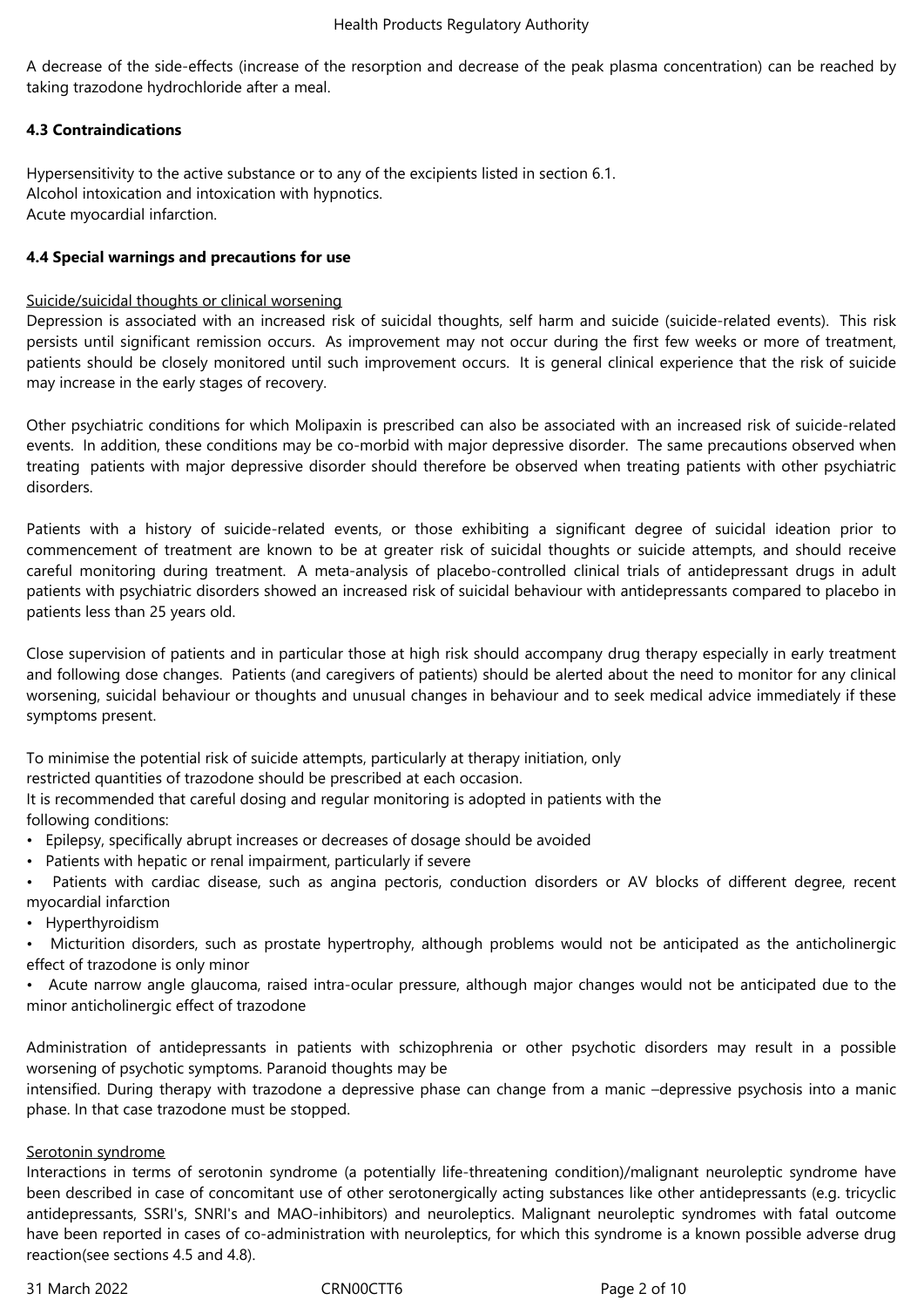Concomitant administration of Molipaxin and buprenorphine may result in serotonin syndrome (see section 4.5).

If concomitant treatment with other serotonergic agents is clinically warranted, careful observation of the patient is advised, particularly during treatment initiation and dose increases.

Symptoms of serotonin syndrome may include mental-status changes, autonomic instability, neuromuscular abnormalities, and/or gastrointestinal symptoms.

If serotonin syndrome is suspected, a dose reduction or discontinuation of therapy should be considered depending on the severity of the symptoms.

#### Agranulocytosis

Since agranulocytosis may clinically reveal itself with influenza-like symptoms, sore throat, and fever, in these cases it is recommended to check haematology.

Hypotension, including orthostatic hypotension and syncope, has been reported to occur in patients receiving trazodone. Concomitant administration of antihypertensive therapy with trazodone may require a reduction in the dose of the antihypertensive drug.

Following therapy with trazodone, particularly for a prolonged period, an incremental dosage reduction to withdrawal is recommended, to minimise the occurrence of withdrawal symptoms, characterised by nausea, headache, and malaise.

There is no evidence that trazodone hydrochloride possesses any addictive properties.

## QT prolongation

As with other antidepressant drugs, cases of QT interval prolongation have been reported with trazodone very rarely. Caution is advised when prescribing trazodone with medicinal products known to prolong QT interval. Trazodone should be used with caution in patients with known cardiovascular disease including those associated with prolongation of the QT interval.

Potent CYP3A4 inhibitors may lead to increases in trazodone serum levels. See Section 4.5 for further information.

#### Priapism

As with other drugs with alpha-adrenolytic activity, trazodone has very rarely been associated with priapism. This may be treated with an intracavernosum injection of an alpha-adrenergic agent such as adrenaline or metaraminol. However there are reports of trazodone-induced priapism which have required surgical intervention or led to permanent sexual dysfunction. Patients developing this suspected adverse reaction should cease trazodone immediately.

Undesirable effects may be more common during concomitant use of trazodone and herbal preparations containing St. John's wort (Hypericum perforatum).

#### Lactose

Patients with rare hereditary problems of galactose intolerance, total lactase deficiency or glucose galactose malabsorption should not take this medicine.

## Paediatric population

Trazodone should not be used in the treatment of depression in children and adolescents under the age of 18 years. Studies with other classes of antidepressants have shown a risk of suicidality, self-harm and hostility to be related to the compounds. This risk cannot be excluded in Trazodone. Furthermore, long-term safety data in children and adolescents concerning growth, maturation and cognitive and behavioural development are not available.

#### Elderly

Elderly patients may more often experience orthostatic hypotension, somnolence and other anticholinergic effects of trazodone. Careful consideration should be given to the potential for additive effects withconcomitant medication use such as with other psychotropics or antihypertensives or in the presence of risk factors such as comorbid disease, which may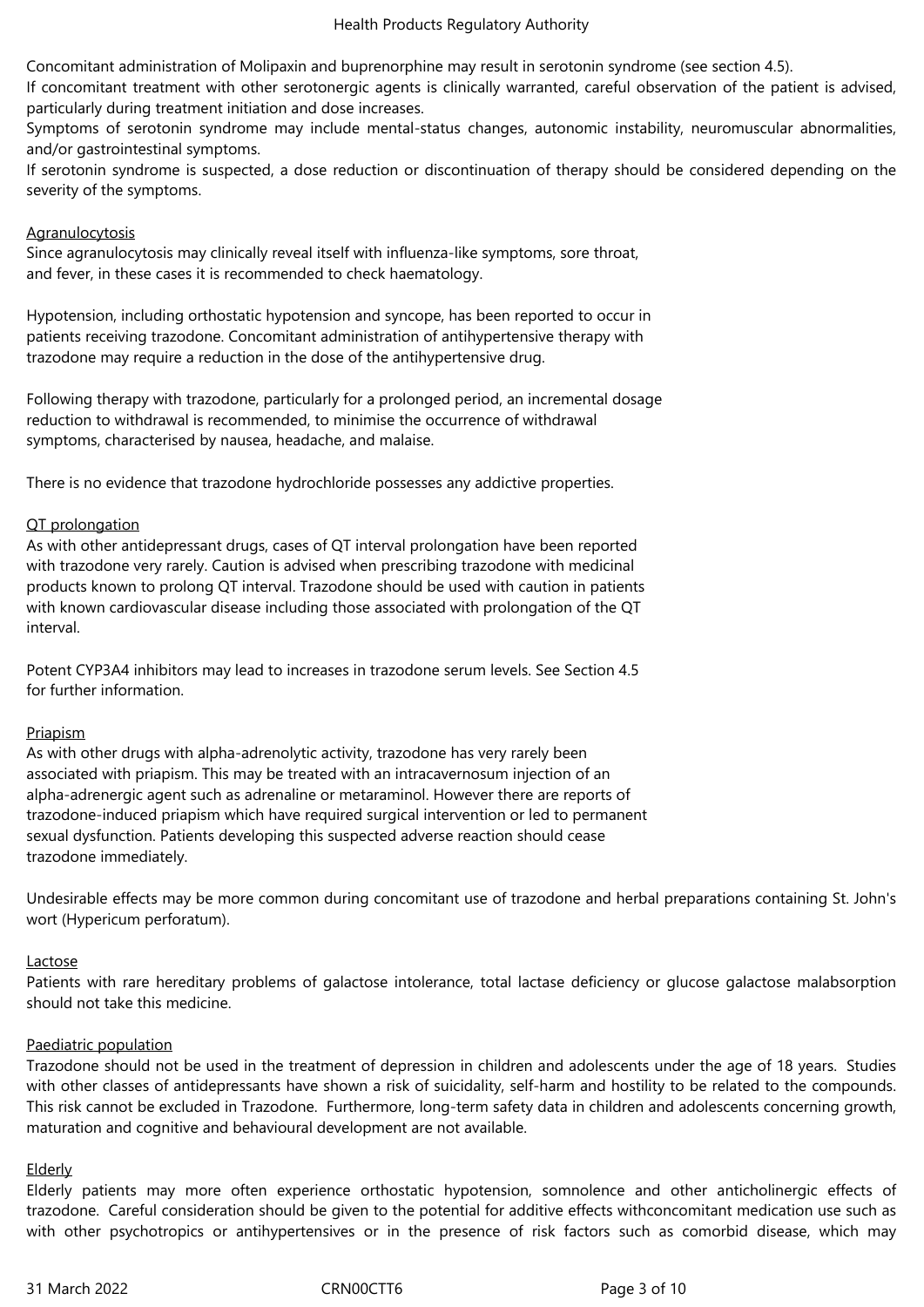#### Health Products Regulatory Authority

exacerbate these reactions. It is recommended that the patient/carer is informed of the potential for these reactions and monitored closely for such effects following initiation of therapy, prior to and following upward dose titration.

#### Hepatic impairment

Severe hepatic disorders with potential fatal outcome have been reported with trazodone use (see adverse reaction section). Patients should be instructed to report immediately signs such as asthenia, anorexia, nausea, vomiting, abdominal pain or icterus to a physician. Investigations including clinical examination and biological assessment of liver function should be undertaken immediately and withdrawal of trazodone therapy be considered. Should jaundice occur in a patient, trazodone therapy must be withdrawn.

**4.5 Interaction with other medicinal products and other forms of interactions**

The sedative effects of antipsychotics, hypnotics, sedatives, anxiolytics, and antihistaminic drugs may be intensified; dosage reduction is recommended in such instances.

The metabolism of antidepressants is accelerated due to hepatic effects by oral contraceptives, phenytoin, carbamazepine and barbiturates. The metabolism of antidepressants is inhibited by cimetidine and some other antipsychotics.

#### CYP3A4 inhibitors

Drug metabolism studies in vitro are indicative that there is a potential for drug interactions when trazodone is given with potent CYP3A4 inhibitors such as erythromycin, ketoconazole, itraconazole, ritonavir, indinavir, and nefazodone. It is likely that potent CYP3A4 inhibitors may lead to substantial increases in trazodone plasma concentrations. It has been confirmed in invivo-studies in healthy volunteers, that a ritonavir dose of 200 mg BID increased the plasma levels of trazodone by greater than twofold, leading to nausea, syncope and hypotension. If trazodone is used with a potent CYP3A4 inhibitor, a lower dose of trazodone should be considered. However, co-administration of trazodone and potent CYP3A4 inhibitors should be avoided where possible.

#### Carbamazepine

Co-administration results in reduced plasma concentrations of trazodone. Concomitant use of carbamazepine 400 mg daily led to a decrease of plasma concentrations of trazodone and its active metabolite m-chlorophenylpiperazine of 76 % and 60 %, respectively. Patients should be closely monitored to ascertain if an increased trazodone dosage is required.

#### Tricyclic antidepressants

Concurrent administration should be avoided due to the risk of interaction. Serotonin syndrome and cardiovascular side effects should be bewared.

#### Fluoxetine

Rare cases have been reported of elevated trazodone plasma levels and adverse effects when trazodone had been combined with fluoxetine, a CYP1A2/2D6 inhibitor. The mechanism underlying a pharmacokinetic interaction is not fully understood. A pharmacodynamic interaction (serotonin syndrome) could not be excluded.

#### Monoamine oxidase inhibitors

Possible interactions with monoamine oxidase inhibitors have occasionally been reported. Although some clinicians do give both concurrently, use of trazodone concomitantly with MAOIs, or within two weeks from discontinuation of these substances, is not recommended. The administration of MAOIs within one week since discontinuation of trazodone treatment is not recommended either.

#### Phenothiazines

Severe orthostatic hypotension has been observed in case of concomitant use of phenothiazines, like e.g. chlorpromazine, fluphenazine, levomepromazine, perphenazine.

#### Anaesthetics/muscle relaxants

Trazodone hydrochloride may enhance the effects of muscle relaxants and volatile anaesthetics, and caution should be exercised in such instances.

#### Alcohol

Trazodone intensifies the sedative effects of alcohol. Alcohol should be avoided during trazodone therapy.

Levodopa

31 March 2022 CRN00CTT6 Page 4 of 10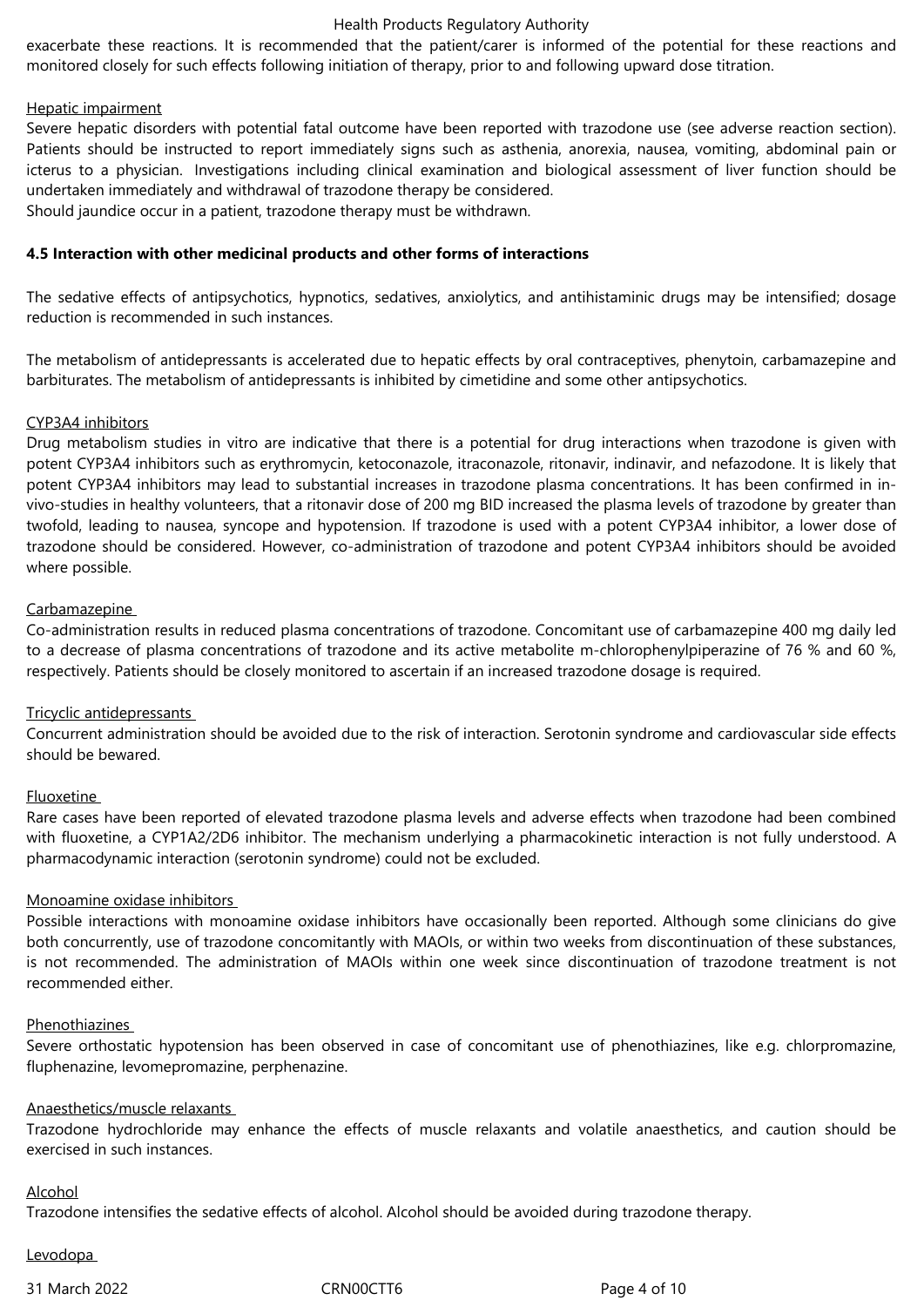#### Health Products Regulatory Authority

Antidepressants can accelerate the metabolism of levodopa.

#### Buprenorphrine

Molipaxin should be used cautiously when co-administered with buprenorphine, as the risk of serotonin syndrome, a potentially life-threatening condition, is increased (see section 4.4).

## **Other**

Concomitant use of Trazodone with drugs known to prolong the QT interval may increase the risk of ventricular arrhythmias, including torsade de pointes. Caution should be used when these drugs are co-administered with trazodone.

Since trazodone is only a very weak inhibitor of noradrenaline re-uptake and does not modify the blood pressure response to tyramine, interference with the hypotensive action of guanethidine-like compounds is unlikely. However, studies in laboratory animals suggest that trazodone may inhibit most of the acute actions of clonidine. In the case of other types of antihypertensive drug, although no clinical interactions have been reported, the possibility of potentiation should be considered.

Undesirable effects may be more frequent when trazodone is administered together with preparations containing Hypericum perforatum.

There have been reports of changes in prothrombin time in patients concomitantly receiving trazodone and warfarin.

Concurrent use with trazodone may result in elevated serum levels of digoxin or phenytoin.

Monitoring of serum levels should be considered in these patients.

## **4.6 Fertility, pregnancy and lactation**

Trazodone should only be administered during pregnancy or lactation if considered essential by the physician.

#### **Pregnancy**

Data on a limited number (< 200) of exposed pregnancies indicate no adverse effects of trazodone on pregnancy or on the health of the foetus/newborn child. To date, no other

relevant epidemiological data area available. Animal studies do not indicate direct or indirect harmful effects with respect to pregnancy, embryonal/foetal development, parturition or

postnatal development at therapeutic doses (see section 5.3). Caution should be exercised when prescribing to pregnant women. When trazodone is used until delivery, newborns should be monitored for the occurrence of withdrawal symptoms.

#### Breast-feeding

Limited data indicate that excretion of trazodone in human breast milk is low, but levels of the active metabolite are not known. Due to the paucity of data, a decision on whether to continue/discontinue breast-feeding or to continue/discontinue therapy with trazodone should be made taking into account the benefit of breast-feeding to the child and the benefit of trazodone therapy to the woman.

#### **4.7 Effects on ability to drive and use machines**

Trazodone has minor or moderate influence on the ability to drive and use machines. Patients should be cautioned against the risks of driving or operating machinery until they are sure they are not affected by drowsiness, sedation, dizziness, confusional states, or blurred vision.

## **4.8 Undesirable effects**

Cases of suicidal ideation and suicidal behaviours have been reported during trazodonebtherapy or early after treatment discontinuation (see Section 4.4).

The following symptoms, some of which are commonly reported in cases of untreated depression, have also been recorded in patients receiving trazodone therapy.

|               |           | MedDRA System Organ Class   Frequency not known (cannot be estimated from the available data) |
|---------------|-----------|-----------------------------------------------------------------------------------------------|
| 31 March 2022 | CRN00CTT6 | Page 5 of 10                                                                                  |

| 31 March 2022 |  |
|---------------|--|
|---------------|--|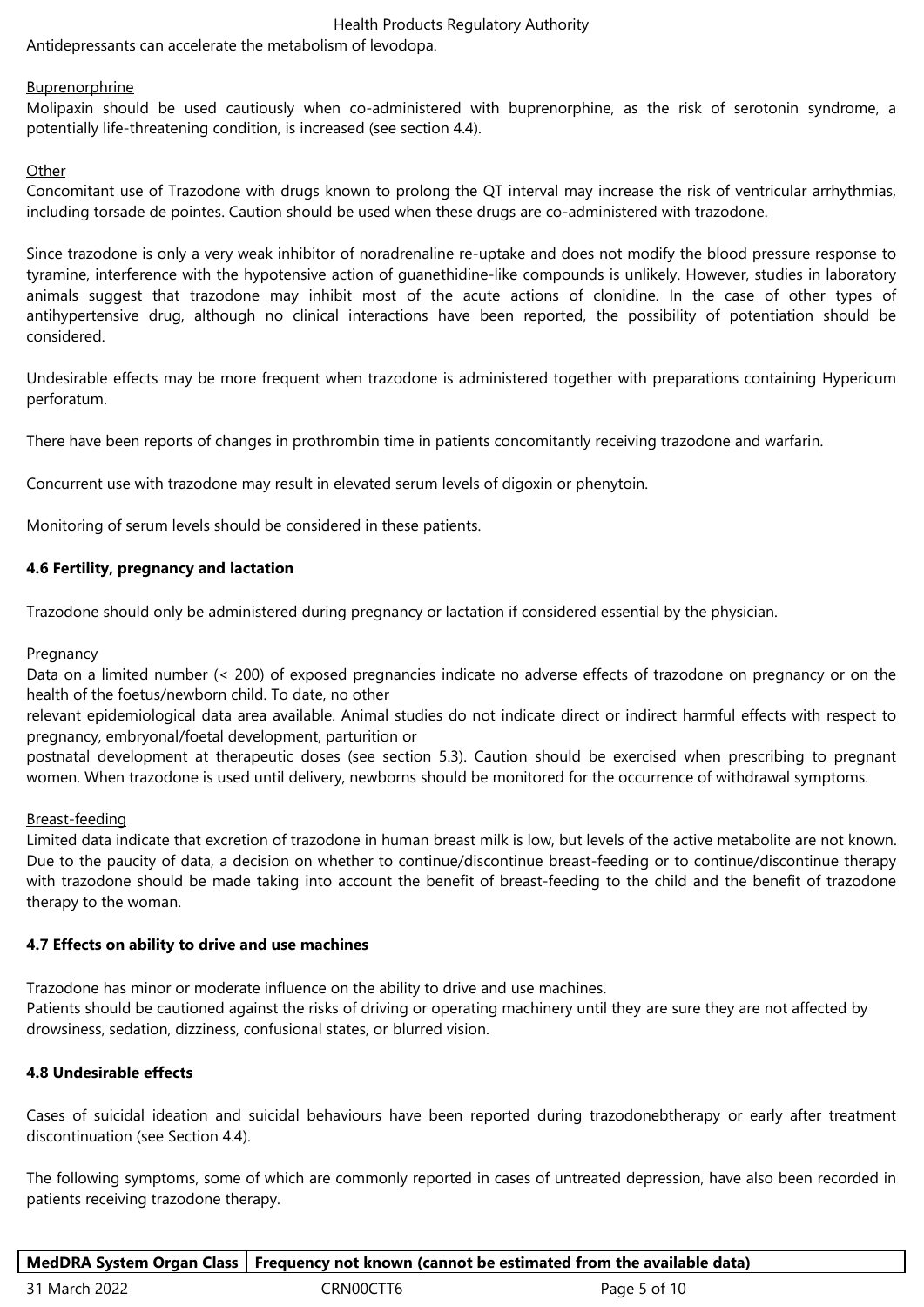|                                                            | anaemia)                                                                                                                                                                                                                                                                                            |  |
|------------------------------------------------------------|-----------------------------------------------------------------------------------------------------------------------------------------------------------------------------------------------------------------------------------------------------------------------------------------------------|--|
| Immune system disorders                                    | Allergic reactions                                                                                                                                                                                                                                                                                  |  |
| Endocrine disorders                                        | Syndrome of Inappropriate Antidiuretic Hormone Secretion                                                                                                                                                                                                                                            |  |
|                                                            |                                                                                                                                                                                                                                                                                                     |  |
| Metabolism and nutrition<br>disorders                      | Hyponatraemia <sup>1</sup> , weight loss, anorexia, increased appetite,                                                                                                                                                                                                                             |  |
| Psychiatric disorders                                      | Suicidal ideation or suicidal behaviours <sup>2</sup> , confusional state, insomnia, disorientation, mania,<br>anxiety, nervousness, agitation<br>(very occasionally exacerbating to delirium), delusion, aggressive reaction, hallucinations,<br>nightmares, libido decreased, withdrawal syndrome |  |
| Nervous system disorders                                   | Serotonin syndrome, convulsion, neuroleptic malignant syndrome, dizziness, vertigo,<br>headache, drowsiness <sup>3</sup> , restlessness, decreased alertness, tremor, blurred vision, memory<br>disturbance, myoclonus, expressive aphasia,<br>paraesthesia, dystonia, taste altered                |  |
| Cardiac disorders                                          | Cardiac arrhythmias <sup>4</sup> (including Torsade de Pointes, palpitations, premature ventricular<br>contractions, ventricular couplets, ventricular tachycardia), bradycardia, tachycardia, ECG<br>abnormalities (QT prolongation) <sup>2</sup>                                                  |  |
| Vascular disorders                                         | Orthostatic hypotension, hypertension, syncope                                                                                                                                                                                                                                                      |  |
| Respiratory, thoracic and                                  | Nasal congestion, dyspnoea                                                                                                                                                                                                                                                                          |  |
| mediastinal disorders                                      |                                                                                                                                                                                                                                                                                                     |  |
| Gastrointestinal disorders                                 | Nausea, vomiting, dry mouth, constipation, diarrhoea, dyspepsia, stomach pain,                                                                                                                                                                                                                      |  |
|                                                            | gastroenteritis, increased salivation, paralytic ileus                                                                                                                                                                                                                                              |  |
| Hepato-biliary disorders                                   | Severe hepatic disorders such as hepatitis/fulminant hepatitis, hepatic failure with potential<br>fatal outcome.                                                                                                                                                                                    |  |
|                                                            | Hepatic function abnormalities (including jaundice and hepatocellular damage) $5$ , cholestasis<br>intrahepatic                                                                                                                                                                                     |  |
| Skin and subcutaneous                                      | Skin rash, pruritus, hyperhidrosis                                                                                                                                                                                                                                                                  |  |
| tissue disorders                                           |                                                                                                                                                                                                                                                                                                     |  |
| Musculoskeletal and                                        | Pain in limb, back pain, myalgia, arthralgia                                                                                                                                                                                                                                                        |  |
| connective tissue disorders                                |                                                                                                                                                                                                                                                                                                     |  |
| Renal and urinary disorders                                | Micturition disorder                                                                                                                                                                                                                                                                                |  |
| Reproductive system and                                    | Priapism <sup>6</sup>                                                                                                                                                                                                                                                                               |  |
| breast disorders                                           |                                                                                                                                                                                                                                                                                                     |  |
| General disorders and<br>administration site<br>conditions | Weakness, oedema, influenza-like symptoms, fatique, chest pain, fever                                                                                                                                                                                                                               |  |
| Investigations                                             | Elevated liver enzymes                                                                                                                                                                                                                                                                              |  |

 $<sup>1</sup>$  Fluid and electrolyte status should be monitored in symptomatic patients.</sup> <sup>2</sup>See also Section 4.4.

<sup>3</sup> Trazodone is a sedative antidepressant and drowsiness, sometimes experienced during the first days of treatment, usually disappears on continued therapy.

<sup>4</sup> Studies in animals have shown that trazodone is less cardiotoxic than the tricyclic antidepressants, and clinical studies suggest that the drug may be less likely to cause cardiac arrhythmias in man. Clinical studies in patients with pre-existing cardiac disease indicate that trazodone may be arrhythmogenic in some patients in that population.

<sup>5</sup> Adverse effects on hepatic function, sometimes severe, have been rarely reported. Should such effects occur, trazodone should be immediately discontinued.

6 See also Section 4.4

## Reporting of suspected adverse reactions

Reporting suspected adverse reactions after authorisation of the medicinal product is important. It allows continued monitoring of the benefit/risk balance of the medicinal product. Healthcare professionals are asked to report any suspected adverse reactions via HPRA Pharmacovigilance. Website: www.hpra.ie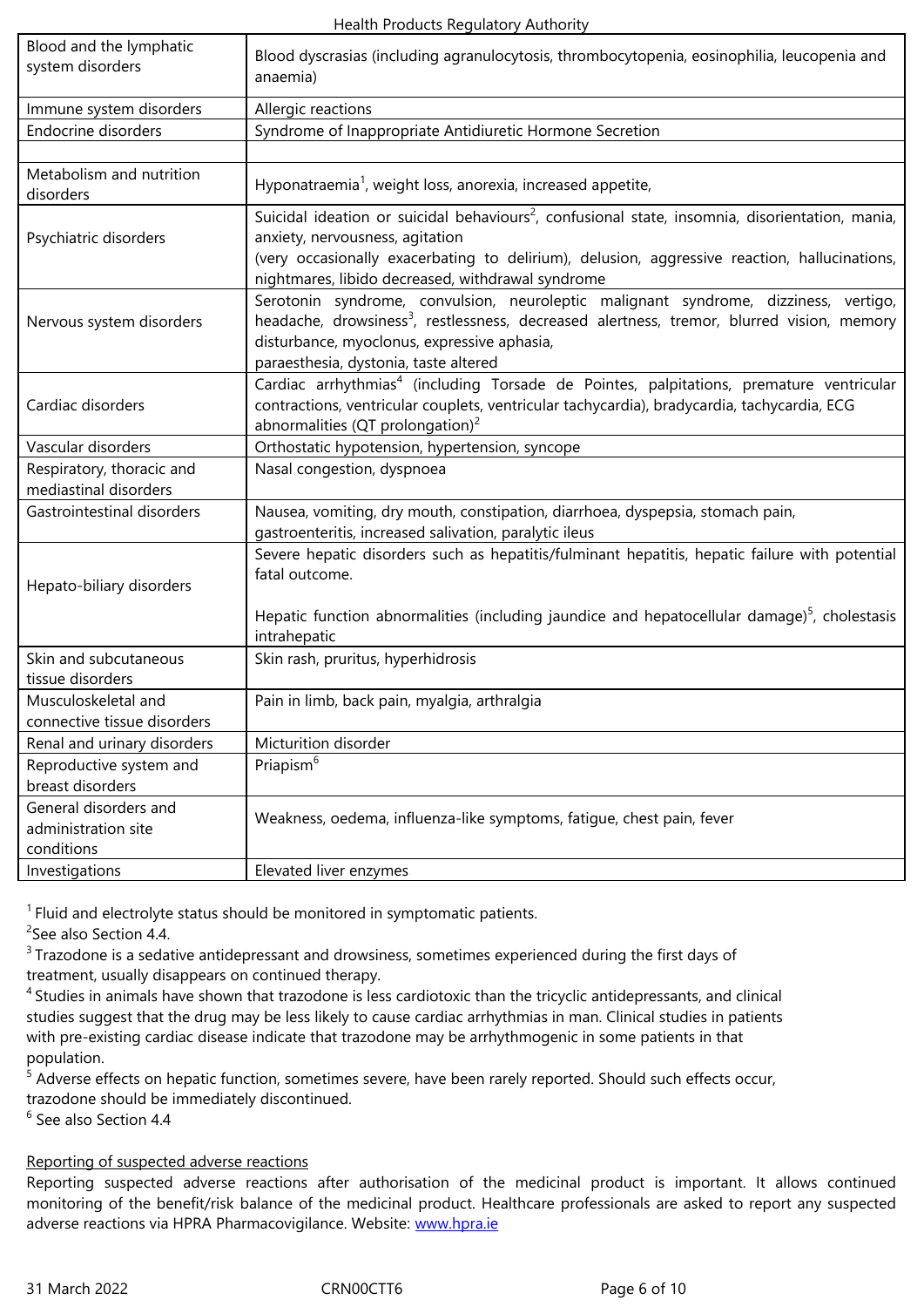#### **4.9 Overdose**

## Features of toxicity

The most frequently reported reaction to overdose have included drowsiness, dizziness, nausea and vomiting. In more serious cases coma, tachycardia, hypotension, hyponatraemia, convulsions and respiratory failure have been reported. Cardiac features may include bradycardia, QT prolongation and torsade de pointes. Symptoms may appear 24 hours or more after overdose.

Overdoses of Trazodone in combination with other antidepressants may cause serotonin syndrome.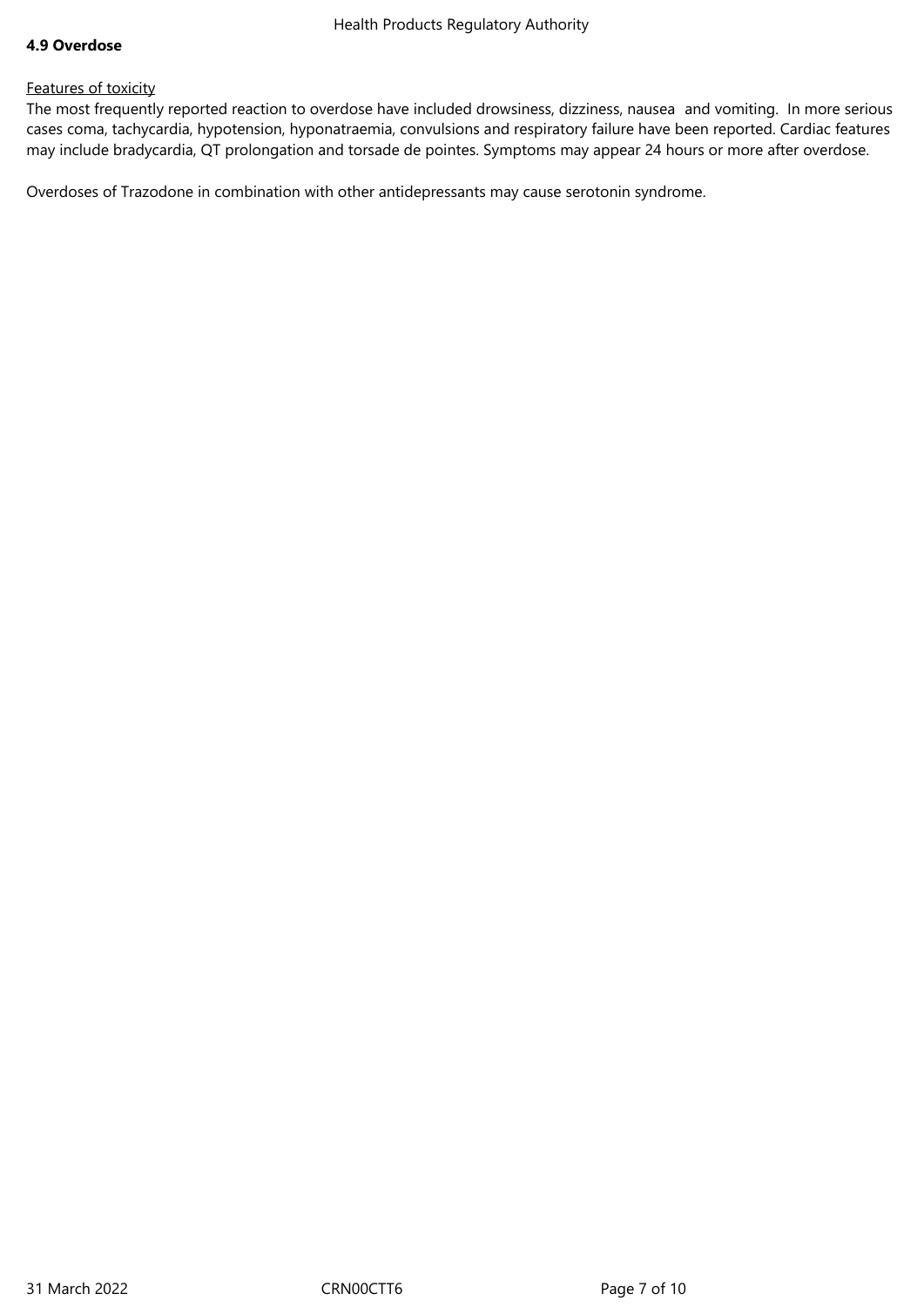## **Management**

There is no specific antidote to trazodone. Activated charcoal should be considered in adults who have ingested more than 1 g trazodone, or in children who have ingested more than 150 mg trazodone within 1 hour of presentation. Alternatively, in adults, gastric lavage may be considered within 1 hour of ingestion of a potentially life-threatening overdose.

Observe for at least 6 hours after ingestion (or 12 hours if a sustained release preparation has been taken). Monitor BP, pulse and GCS. Monitor oxygen saturation if GCS is reduced. Cardiac monitoring is appropriate in symptomatic patients.

Single brief convulsions do not require treatment. Control frequent or prolonged convulsions with intravenous diazepam (0.1 – 0.3mg/kg/bodyweight) or lorazepam (4mg in an adult and 0.5mg/kg in a child). If these measures do not control the fits, an intravenous infusion of phenytoin may be useful. Give oxygen and correct acid base and metabolic disturbances as required.

Treatment should be symptomatic and supportive in the case of hypotension and excessive sedation. If severe hypotension persists consider use of inotropes, e.g. dopamine or dobutamine.

## **5 PHARMACOLOGICAL PROPERTIES**

## **5.1 Pharmacodynamic properties**

Molipaxin is a potent anti-depressant. It also has anxiety reducing activity. Molipaxin is a triazolopyridine derivative chemically unrelated to known tricyclic, tetracyclic and other anti-depressant agents. It has negligible effect on noradrenaline re-uptake mechanisms. Whilst the mode of action of Molipaxin is not known precisely, its anti-depressant activity may concern noradrenergic potentiation by mechanisms other than uptake blockade. A central antiserotonin effect may account for the drug's anxiety reducing properties.

## **5.2 Pharmacokinetic properties**

Trazodone is rapidly absorbed from the gastro-intestinal tract and extensively metabolised. Paths of metabolism of trazodone include n-oxidation and hydroxylation. The metabolic m-chlorophenylpiperazine is active. Trazodone is excreted in the urine almost entirely in the form of its metabolites, either in free or in conjugated form. The elimination of trazodone is biphasic, with a terminal elimination half-life of 5-13 hours. Trazodone is excreted in breast milk.

There was an approximate two-fold increase in terminal phase half-life and significantly higher plasma concentrations of trazodone in 10 subjects aged 65 to 74 years compared with 12 subjects aged 23 to 30 years following a 100 mg dose of trazodone. It was suggested that there is an age-related reduction in the hepatic metabolism of trazodone.

*In vitro* studies in human liver microsomes show that Trazodone is mainly metabolized by cytochrome P4503A4 (CYP3A4).

## **5.3 Preclinical safety data**

Not applicable.

## **6 PHARMACEUTICAL PARTICULARS**

#### **6.1 List of excipients**

Lactose Monohydrate Magnesium Stearate Gelatin Titanium dioxide (E171) Erythrosine (E127) Indigo carmine (E132) Yellow Iron Oxide (E172)

31 March 2022 **CRNOOCTT6** CRNOOCTT6 Page 8 of 10 Printing Ink Shellac Propylene glycol Black Iron Oxide (E172)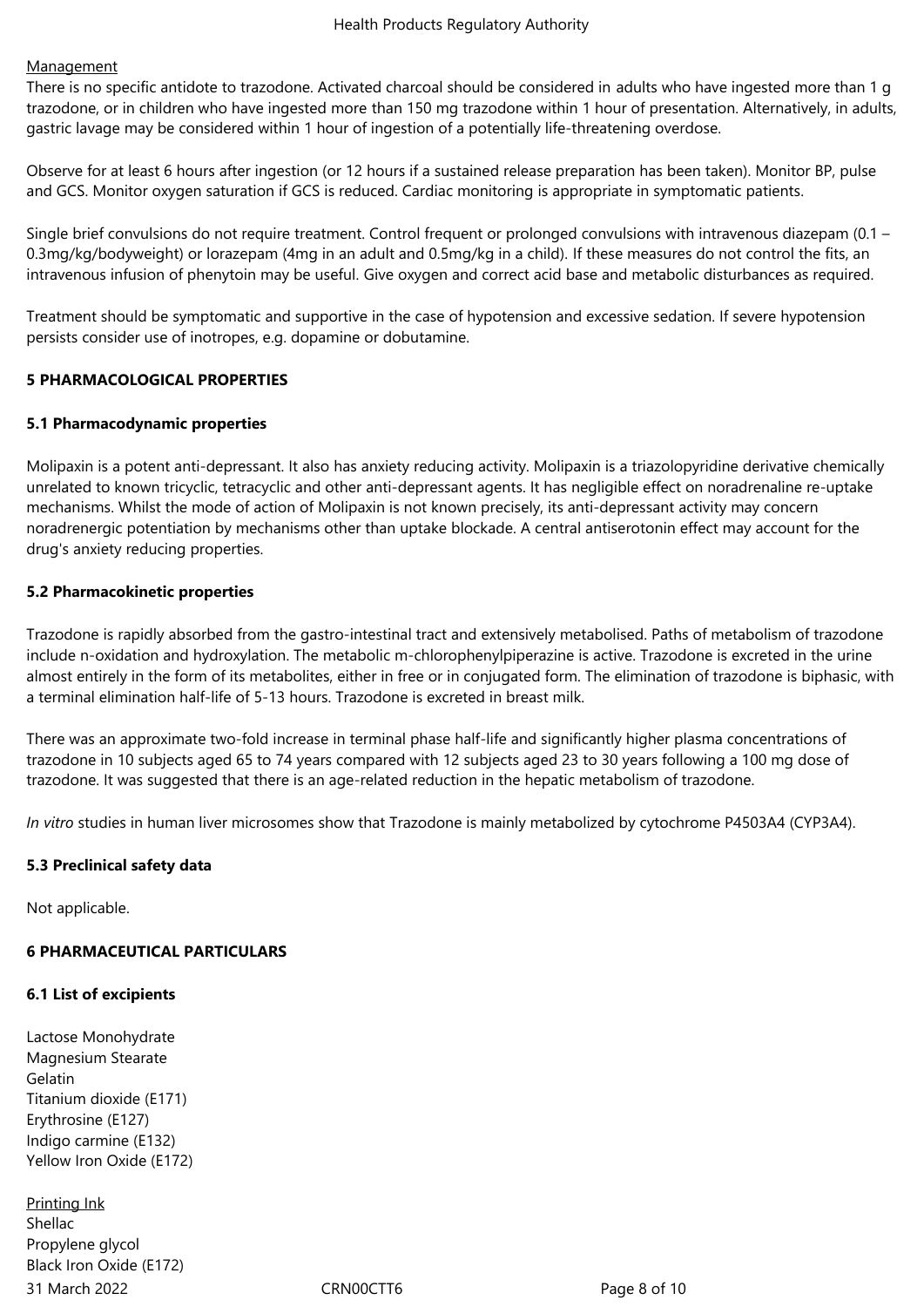Health Products Regulatory Authority Ammonium Hydroxide Or Potassium hydroxide and Ammonia Solution

## **6.2 Incompatibilities**

Not applicable.

# **6.3 Shelf life**

3 years.

# **6.4 Special precautions for storage**

Do not store above 25ºC. Store in the original package.

# **6.5 Nature and contents of container**

Amber glass bottle with jay-cap closure containing 100 capsules. PVdC coated 250 µm PVC blister pack sealed with 20µm aluminium foil containing 84 or 100 capsules.

Not all pack sizes may be marketed.

# **6.6 Special precautions for disposal of a used medicinal product or waste materials derived from such medicinal product and other handling of the product**

No special requirements.

## **6.6 Special precautions for disposal**

No special requirements.

## **7 MARKETING AUTHORISATION HOLDER**

Sanofi-Aventis Ireland Limited T/A SANOFI Citywest Business Campus Dublin 24 Ireland

## **8 MARKETING AUTHORISATION NUMBER**

PA0540/056/001

# **9 DATE OF FIRST AUTHORISATION/RENEWAL OF THE AUTHORISATION**

Date of first authorisation: 2<sup>nd</sup> February 1977

Date of last renewal: 2<sup>nd</sup> February 2007